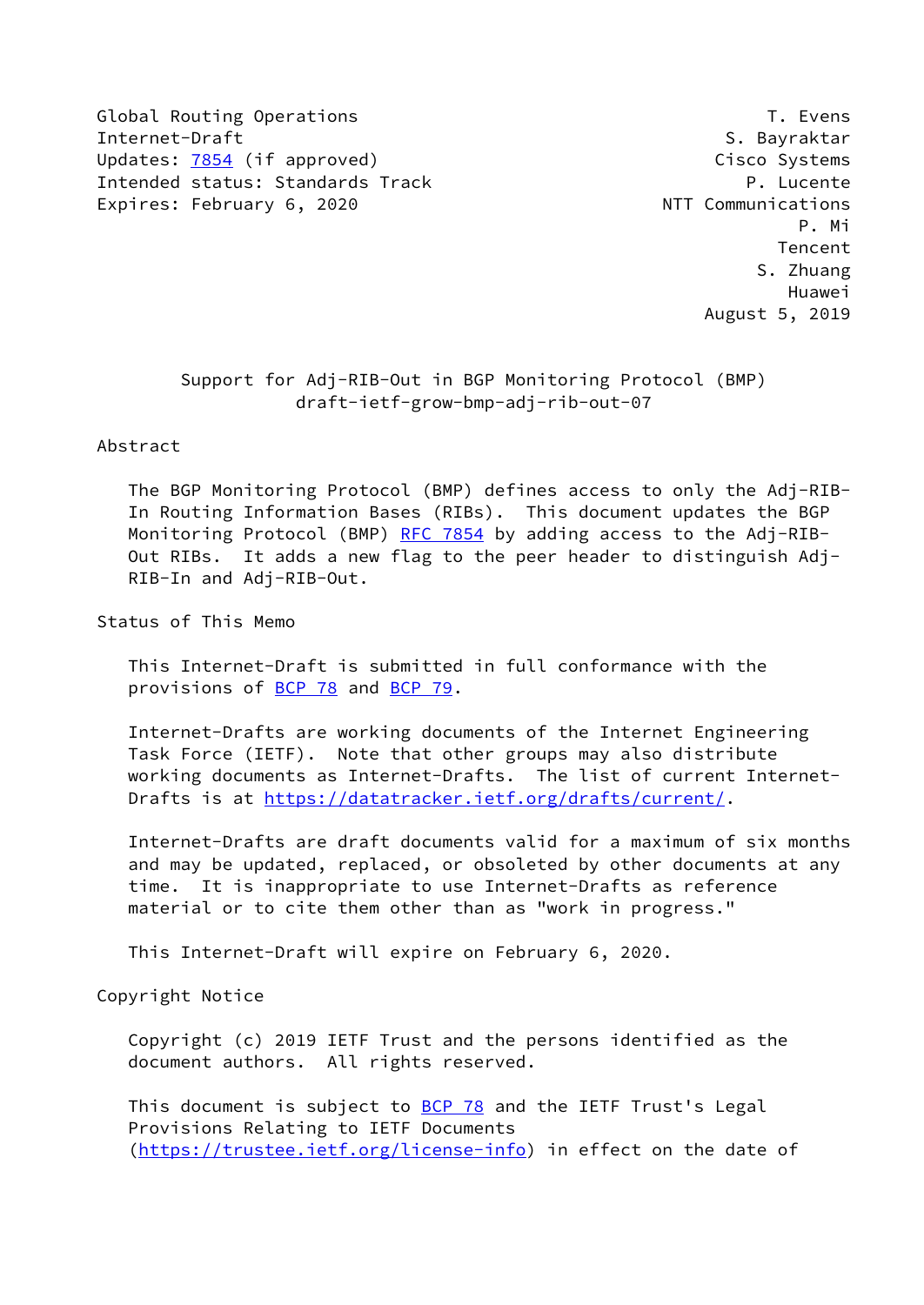<span id="page-1-1"></span>Internet-Draft BMP Adj-RIB-Out August 2019

 publication of this document. Please review these documents carefully, as they describe your rights and restrictions with respect to this document. Code Components extracted from this document must include Simplified BSD License text as described in Section 4.e of the Trust Legal Provisions and are provided without warranty as described in the Simplified BSD License.

Table of Contents

| $\perp$ .                                    | $\overline{2}$  |
|----------------------------------------------|-----------------|
| 2.                                           | $\frac{3}{3}$   |
| 3.                                           |                 |
| $\overline{4}$ .                             | $\overline{4}$  |
| 5.                                           | $\overline{4}$  |
|                                              | $\overline{4}$  |
|                                              | $\overline{5}$  |
|                                              | $\overline{5}$  |
| $6.1$ . Route Monitoring and Route Mirroring |                 |
|                                              | $rac{5}{5}$     |
| $6.3$ . Peer Down and Up Notifications       | $\underline{6}$ |
| $6.3.1$ . Peer Up Information                | $\underline{6}$ |
|                                              | $\underline{6}$ |
|                                              |                 |
|                                              | $\frac{7}{7}$   |
| 9.                                           |                 |
|                                              | $\underline{8}$ |
| 9.2. BMP Statistics Types                    | $\underline{8}$ |
| $9.3$ . Peer Up Information TLV              | $\underline{8}$ |
|                                              | 9               |
| 10.1. Normative References                   |                 |
|                                              | $\frac{9}{9}$   |
|                                              | $\overline{9}$  |
|                                              | 9               |
|                                              | 10              |
|                                              |                 |

## <span id="page-1-0"></span>[1](#page-1-0). Introduction

 BGP Monitoring Protocol (BMP) defines monitoring of the received (e.g., Adj-RIB-In) Routing Information Bases (RIBs) per peer. The Adj-RIB-In pre-policy conveys to a BMP receiver all RIB data before any policy has been applied. The Adj-RIB-In post-policy conveys to a BMP receiver all RIB data after policy filters and/or modifications have been applied. An example of pre-policy versus post-policy is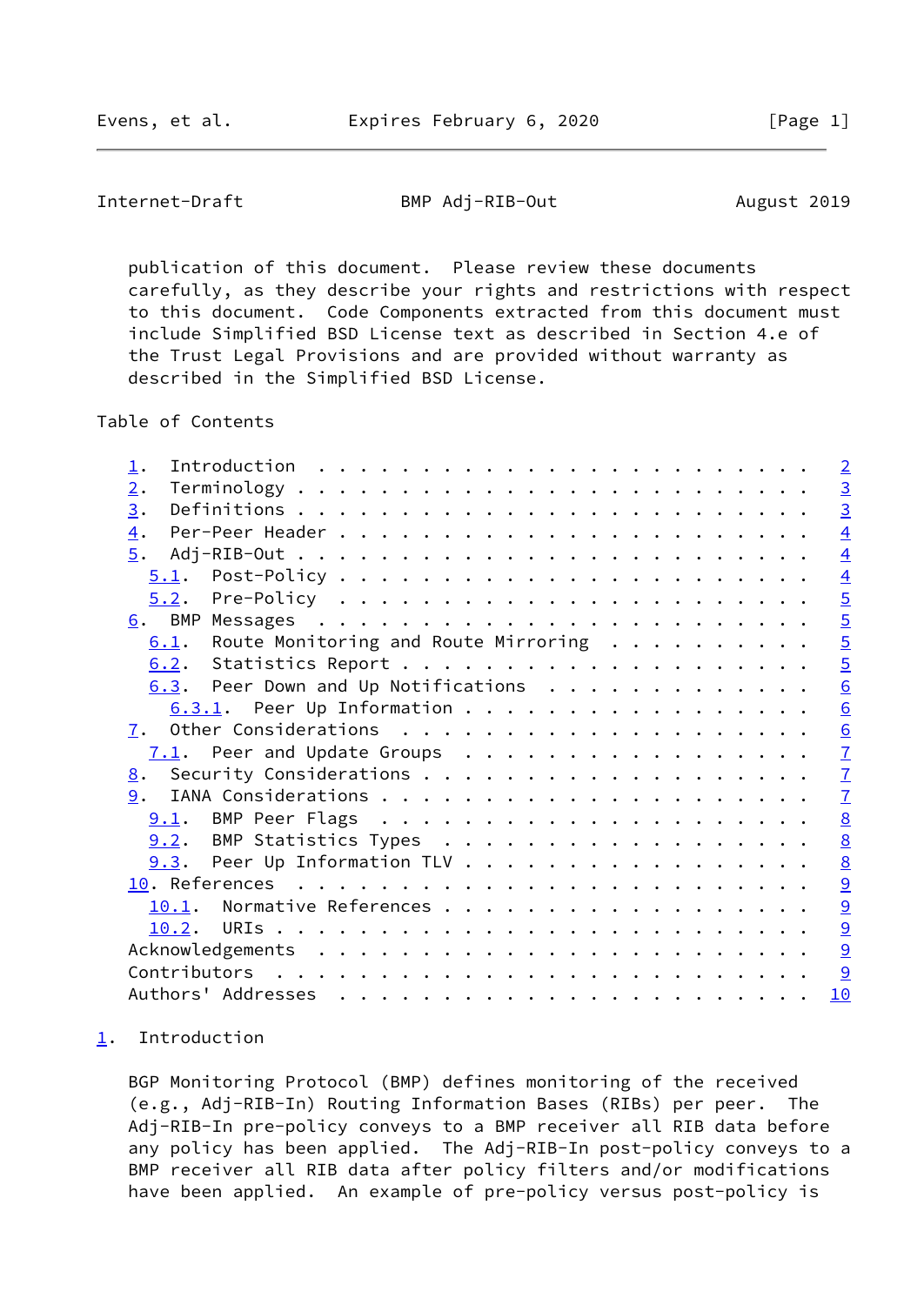when an inbound policy applies attribute modification or filters. Pre-policy would contain information prior to the inbound policy changes or filters of data. Post policy would convey the changed data or would not contain the filtered data.

Evens, et al. **Expires February 6, 2020** [Page 2]

<span id="page-2-1"></span>

Internet-Draft BMP Adj-RIB-Out August 2019

 Monitoring the received updates that the router received before any policy has been applied is the primary level of monitoring for most use-cases. Inbound policy validation and auditing is the primary use-case for enabling post-policy monitoring.

 In order for a BMP receiver to receive any BGP data, the BMP sender (e.g., router) needs to have an established BGP peering session and actively be receiving updates for an Adj-RIB-In.

 Being able to only monitor the Adj-RIB-In puts a restriction on what data is available to BMP receivers via BMP senders (e.g., routers). This is an issue when the receiving end of the BGP peer is not enabled for BMP or when it is not accessible for administrative reasons. For example, a service provider advertises prefixes to a customer, but the service provider cannot see what it advertises via BMP. Asking the customer to enable BMP and monitoring of the Adj- RIB-In is not feasible.

BGP Monitoring Protocol (BMP) [RFC 7854](https://datatracker.ietf.org/doc/pdf/rfc7854) [\[RFC7854](https://datatracker.ietf.org/doc/pdf/rfc7854)] only defines Adj- RIB-In being sent to BMP receivers. This document updates the per- peer header in section [4.2 of \[RFC7854\]](https://datatracker.ietf.org/doc/pdf/rfc7854#section-4.2) by adding a new flag to distinguish Adj-RIB-In versus Adj-RIB-Out. BMP senders use the new flag to send either Adj-RIB-In or Adj-RIB-Out.

 Adding Adj-RIB-Out provides the ability for a BMP sender to send to BMP receivers what it advertises to BGP peers, which can be used for outbound policy validation and to monitor routes that were advertised.

<span id="page-2-0"></span>[2](#page-2-0). Terminology

 The key words "MUST", "MUST NOT", "REQUIRED", "SHALL", "SHALL NOT", "SHOULD", "SHOULD NOT", "RECOMMENDED", "NOT RECOMMENDED", "MAY", and "OPTIONAL" in this document are to be interpreted as described in [BCP](https://datatracker.ietf.org/doc/pdf/bcp14) [14](https://datatracker.ietf.org/doc/pdf/bcp14) [RFC 2119 \[RFC2119](https://datatracker.ietf.org/doc/pdf/rfc2119)] [RFC 8174](https://datatracker.ietf.org/doc/pdf/rfc8174) [\[RFC8174](https://datatracker.ietf.org/doc/pdf/rfc8174)] when, and only when, they appear in all capitals, as shown here.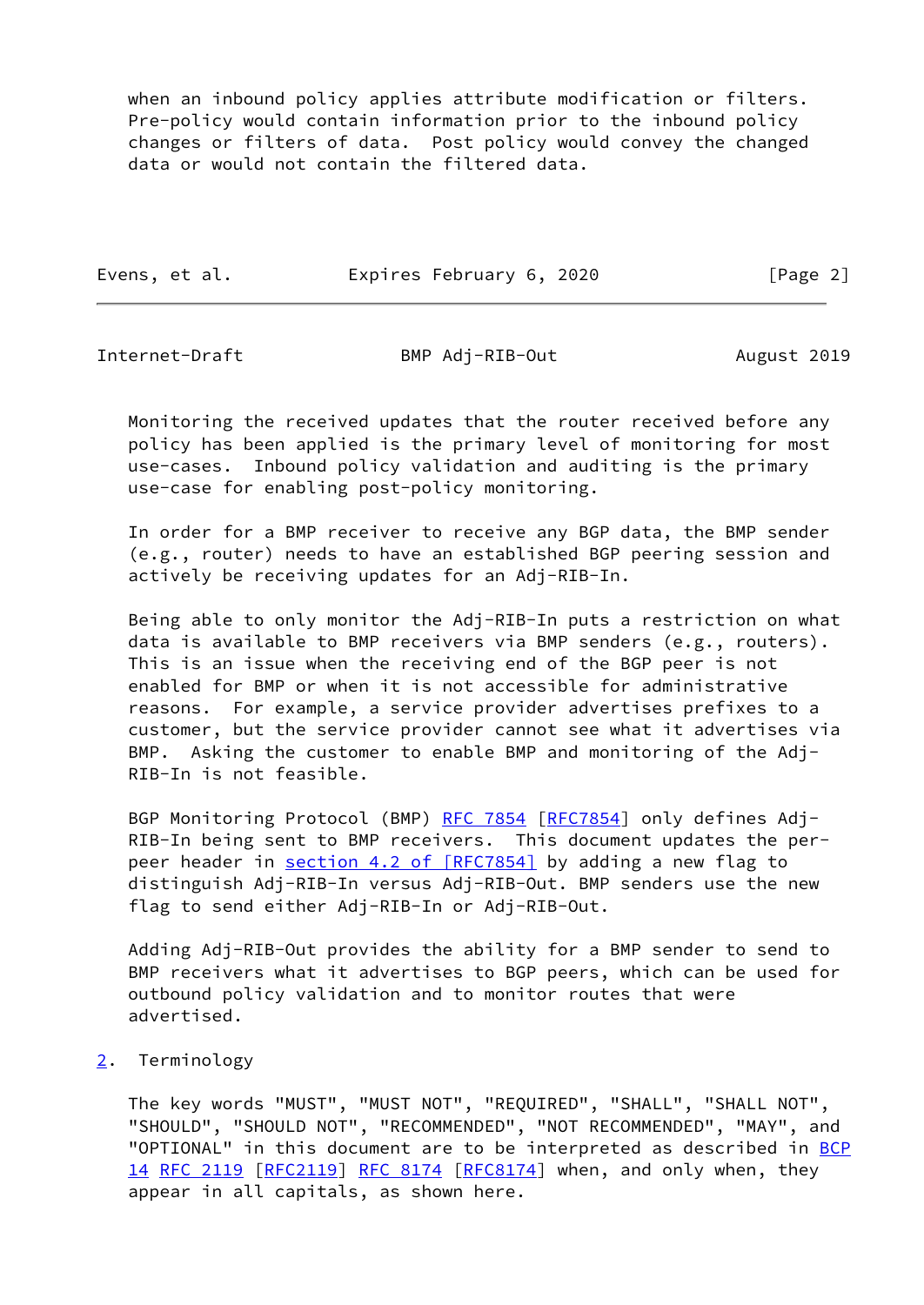## <span id="page-3-0"></span>[3](#page-3-0). Definitions

- o Adj-RIB-Out: As defined in [[RFC4271](https://datatracker.ietf.org/doc/pdf/rfc4271)], "The Adj-RIBs-Out contains the routes for advertisement to specific peers by means of the local speaker's UPDATE messages."
- o Pre-Policy Adj-RIB-Out: The result before applying the outbound policy to an Adj-RIB-Out. This normally would match what is in the local RIB.

| Expires February 6, 2020<br>[Page 3]<br>Evens, et al. |  |  |
|-------------------------------------------------------|--|--|
|-------------------------------------------------------|--|--|

<span id="page-3-2"></span>Internet-Draft BMP Adj-RIB-Out August 2019

- o Post-Policy Adj-RIB-Out: The result of applying outbound policy to an Adj-RIB-Out. This MUST convey to the BMP receiver what is actually transmitted to the peer.
- <span id="page-3-1"></span>[4](#page-3-1). Per-Peer Header

 The per-peer header has the same structure and flags as defined in section [4.2 of \[RFC7854\]](https://datatracker.ietf.org/doc/pdf/rfc7854#section-4.2) with the following 0 flag addition:

> 0 1 2 3 4 5 6 7 +-+-+-+-+-+-+-+-+ |V|L|A|O| Resv | +-+-+-+-+-+-+-+-+

 o The O flag indicates Adj-RIB-In if set to 0 and Adj-RIB-Out if set to 1.

The existing flags are defined in section [4.2 of \[RFC7854\]](https://datatracker.ietf.org/doc/pdf/rfc7854#section-4.2) and the remaining bits are reserved for future use. They MUST be transmitted as 0 and their values MUST be ignored on receipt.

When the O flag is set to 1, the following fields in the Per-Peer Header are redefined:

- o Peer Address: The remote IP address associated with the TCP session over which the encapsulated PDU is sent.
- o Peer AS: The Autonomous System number of the peer to which the encapsulated PDU is sent.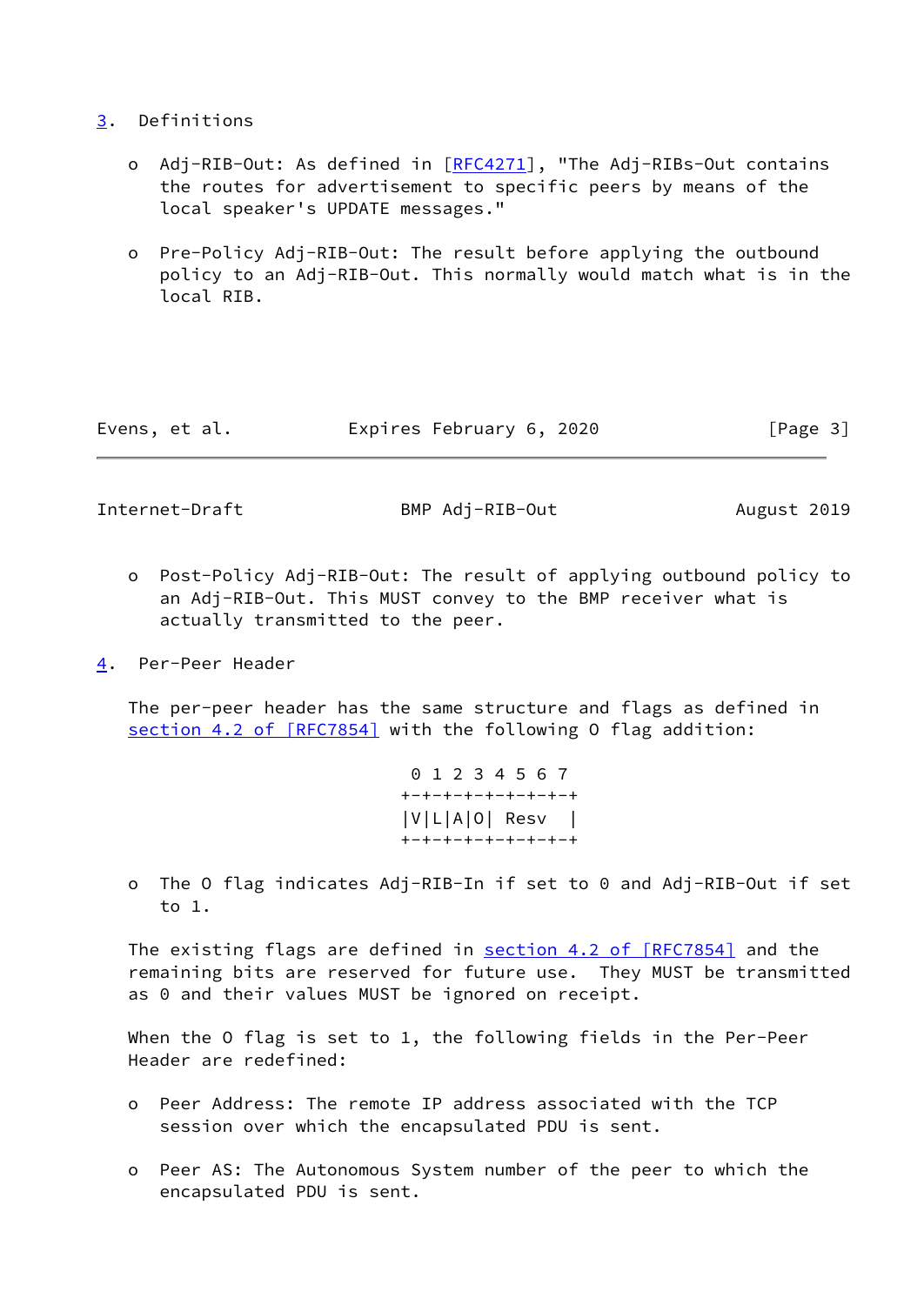- o Peer BGP ID: The BGP Identifier of the peer to which the encapsulated PDU is sent.
- o Timestamp: The time when the encapsulated routes were advertised (one may also think of this as the time when they were installed in the Adj-RIB-Out), expressed in seconds and microseconds since midnight (zero hour), January 1, 1970 (UTC). If zero, the time is unavailable. Precision of the timestamp is implementation dependent.
- <span id="page-4-0"></span>[5](#page-4-0). Adj-RIB-Out
- <span id="page-4-1"></span>[5.1](#page-4-1). Post-Policy

 The primary use-case in monitoring Adj-RIB-Out is to monitor the updates transmitted to a BGP peer after outbound policy has been applied. These updates reflect the result after modifications and filters have been applied (e.g., Adj-RIB-Out Post-Policy). Some

| Evens, et al. | Expires February 6, 2020 | [Page 4] |  |
|---------------|--------------------------|----------|--|
|               |                          |          |  |

<span id="page-4-3"></span>Internet-Draft BMP Adj-RIB-Out August 2019

 attributes are set when the BGP message is transmitted, such as next hop. Adj-RIB-Out Post-Policy MUST convey to the BMP receiver what is actually transmitted to the peer.

The L flag MUST be set to 1 to indicate post-policy.

<span id="page-4-2"></span>[5.2](#page-4-2). Pre-Policy

 Similarly to Adj-RIB-In policy validation, pre-policy Adj-RIB-Out can be used to validate and audit outbound policies. For example, a comparison between pre-policy and post-policy can be used to validate the outbound policy.

 Depending on BGP peering session type (IBGP, IBGP route reflector client, EBGP, BGP confederations, Route Server Client) the candidate routes that make up the Pre-Policy Adj-RIB-Out do not contain all local-rib routes. Pre-Policy Adj-RIB-Out conveys only routes that are available based on the peering type. Post-Policy represents the filtered/changed routes from the available routes.

 Some attributes are set only during transmission of the BGP message, i.e., Post-Policy. It is common that next-hop may be null, loopback,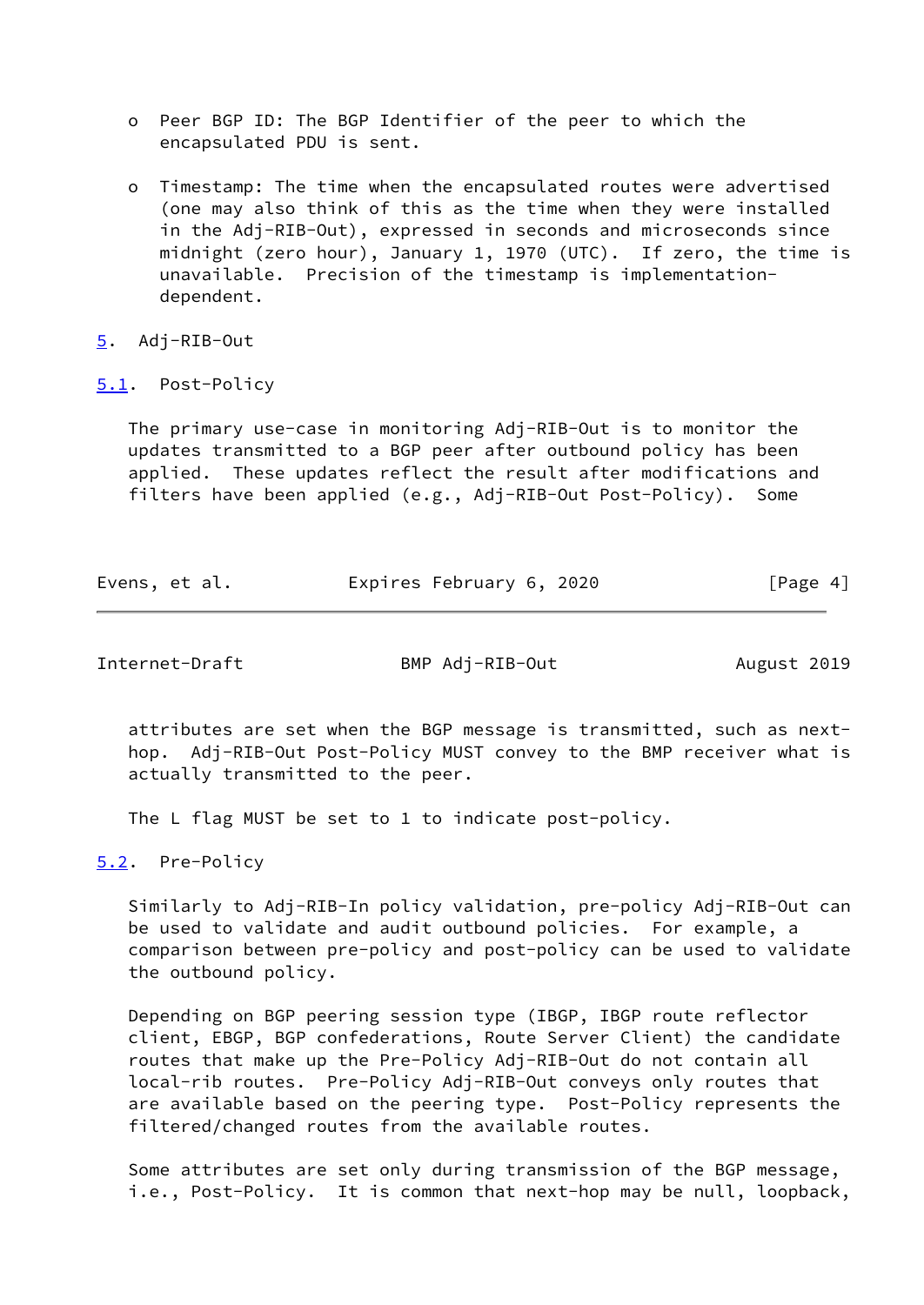or similar during pre-policy phase. All mandatory attributes, such as next-hop, MUST be either ZERO or have an empty length if they are unknown at the Pre-Policy phase completion. The BMP receiver will treat zero or empty mandatory attributes as self-originated.

The L flag MUST be set to 0 to indicate pre-policy.

<span id="page-5-0"></span>[6](#page-5-0). BMP Messages

 Many BMP messages have a per-peer header but some are not applicable to Adj-RIB-In or Adj-RIB-Out monitoring, such as peer up and down notifications. Unless otherwise defined, the O flag should be set to 0 in the per-peer header in BMP messages.

<span id="page-5-1"></span>[6.1](#page-5-1). Route Monitoring and Route Mirroring

 The O flag MUST be set accordingly to indicate if the route monitor or route mirroring message conveys Adj-RIB-In or Adj-RIB-Out.

<span id="page-5-2"></span>[6.2](#page-5-2). Statistics Report

 The Statistics report message has a Stat Type field to indicate the statistic carried in the Stat Data field. Statistics report messages are not specific to Adj-RIB-In or Adj-RIB-Out and MUST have the O flag set to zero. The O flag SHOULD be ignored by the BMP receiver.

| Evens, et al. | Expires February 6, 2020 | [Page 5] |
|---------------|--------------------------|----------|
|               |                          |          |

<span id="page-5-3"></span>

| Internet-Draft | BMP Adj-RIB-Out | August 2019 |
|----------------|-----------------|-------------|
|----------------|-----------------|-------------|

The following new statistic types are added:

- o Stat Type = 14: (64-bit Gauge) Number of routes in Adj-RIBs-Out Pre-Policy.
- o Stat Type = 15: (64-bit Gauge) Number of routes in Adj-RIBs-Out Post-Policy.
- o Stat Type = 16: Number of routes in per-AFI/SAFI Adj-RIB-Out Pre- Policy. The value is structured as: 2-byte Address Family Identifier (AFI), 1-byte Subsequent Address Family Identifier (SAFI), followed by a 64-bit Gauge.
- o Stat Type = 17: Number of routes in per-AFI/SAFI Adj-RIB-Out Post- Policy. The value is structured as: 2-byte Address Family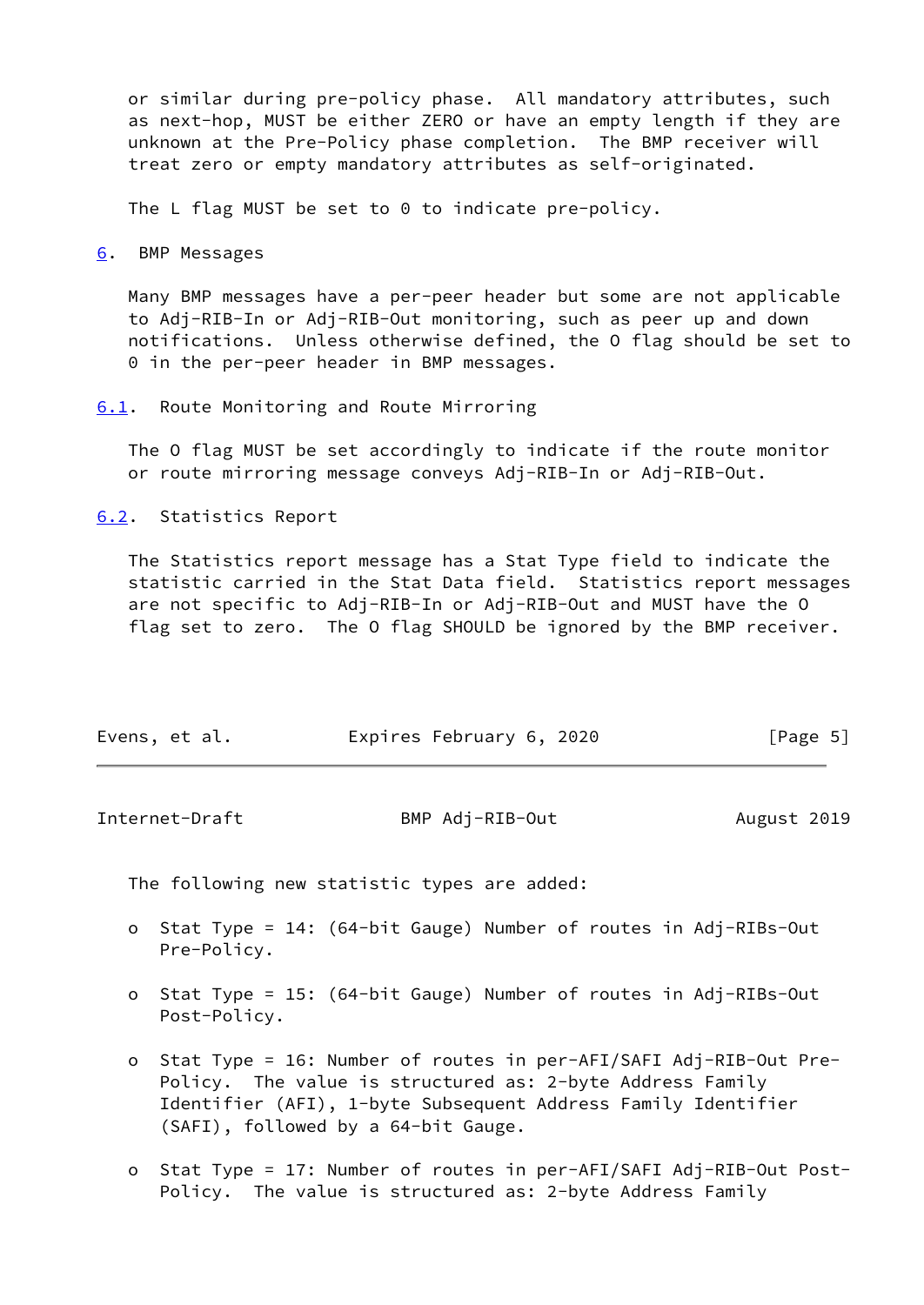Identifier (AFI), 1-byte Subsequent Address Family Identifier (SAFI), followed by a 64-bit Gauge.

<span id="page-6-0"></span>[6.3](#page-6-0). Peer Down and Up Notifications

 Peer Up and Down notifications convey BGP peering session state to BMP receivers. The state is independent of whether or not route monitoring or route mirroring messages will be sent for Adj-RIB-In, Adj-RIB-Out, or both. BMP receiver implementations SHOULD ignore the O flag in Peer Up and Down notifications.

<span id="page-6-1"></span>[6.3.1](#page-6-1). Peer Up Information

The following Peer Up message Information TLV type is added:

 o Type = 4: Admin Label. The Information field contains a free-form UTF-8 string whose byte length is given by the Information Length field. The value is administratively assigned. There is no requirement to terminate the string with null or any other character.

 Multiple admin labels can be included in the Peer Up notification. When multiple admin labels are included the BMP receiver MUST preserve their order.

The TLV is optional.

<span id="page-6-2"></span>[7](#page-6-2). Other Considerations

| Evens, et al. | Expires February 6, 2020 | [Page 6] |
|---------------|--------------------------|----------|
|---------------|--------------------------|----------|

<span id="page-6-4"></span>Internet-Draft BMP Adj-RIB-Out August 2019

<span id="page-6-3"></span>[7.1](#page-6-3). Peer and Update Groups

 Peer and update groups are used to group updates shared by many peers. This is a level of efficiency in implementations, not a true representation of what is conveyed to a peer in either Pre-Policy or Post-Policy.

One of the use-cases to monitor Adj-RIB-Out Post-Policy is to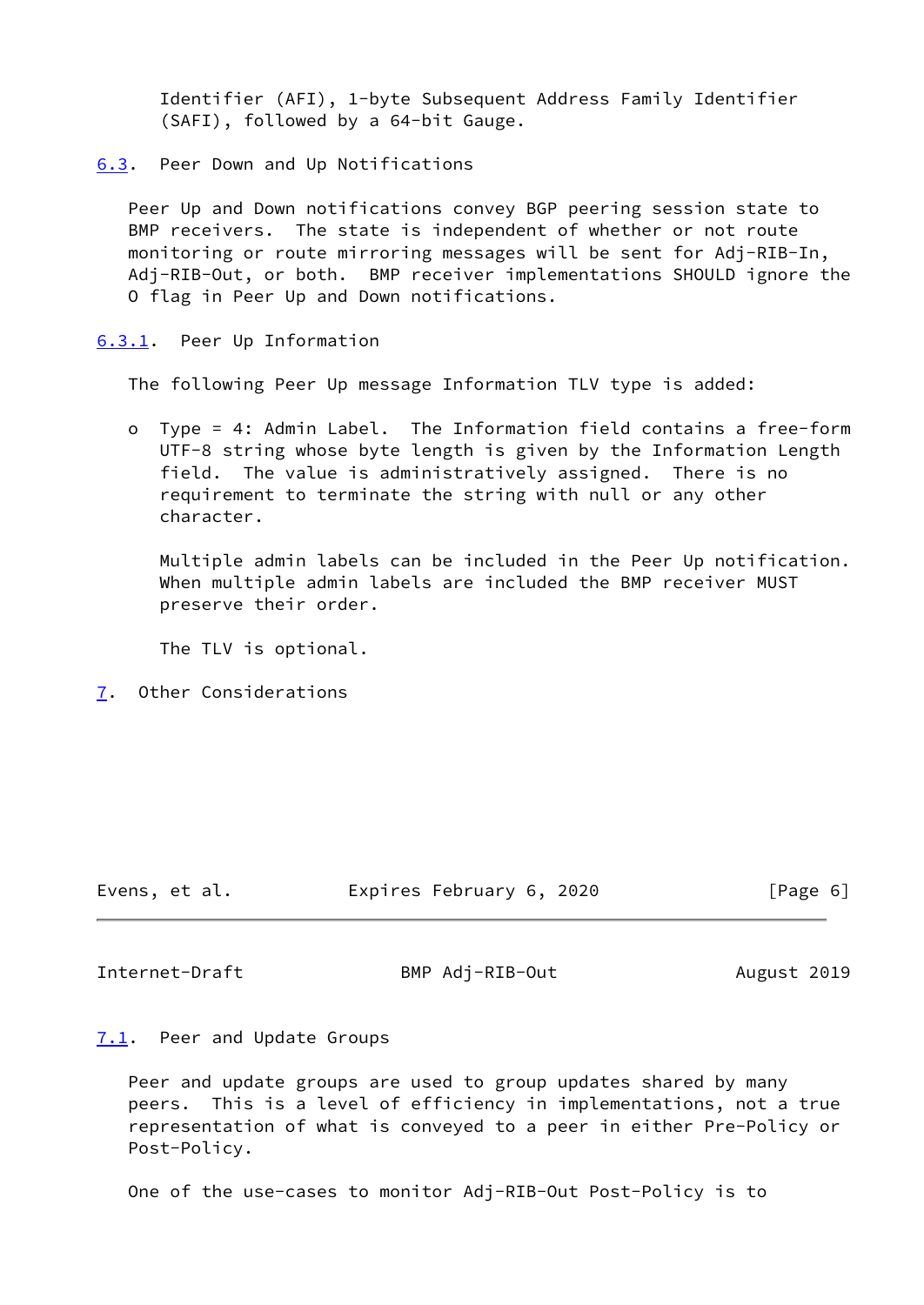validate and continually ensure the egress updates match what is expected. For example, wholesale peers should never have routes with community X:Y sent to them. In this use-case, there may be hundreds of wholesale peers but a single peer could have represented the group.

 From a BMP perspective, this should be simple to include a group name in the Peer Up, but it is more complex than that. BGP implementations have evolved to provide comprehensive and structured policy grouping, such as session, AFI/SAFI, and template-based based group policy inheritances.

 This level of structure and inheritance of polices does not provide a simple peer group name or ID, such as wholesale peer.

 Instead of requiring a group name to be used, a new administrative label informational TLV [\(Section 6.3.1](#page-6-1)) is added to the Peer Up message. These labels have administrative scope relevance. For example, labels "type=wholesale" and "region=west" could be used to monitor expected policies.

 Configuration and assignment of labels to peers is BGP implementation specific.

<span id="page-7-0"></span>[8](#page-7-0). Security Considerations

The same considerations as in section [11 of \[RFC7854\]](https://datatracker.ietf.org/doc/pdf/rfc7854#section-11) apply to this document. Implementations of this protocol SHOULD require to establish sessions with authorized and trusted monitoring devices. It is also believed that this document does not add any additional security considerations.

<span id="page-7-1"></span>[9](#page-7-1). IANA Considerations

 This document requests that IANA assign the following new parameters to the BMP parameters name space  $[\underline{1}]$ .

Evens, et al. **Expires February 6, 2020** [Page 7]

<span id="page-7-3"></span>

Internet-Draft BMP Adj-RIB-Out August 2019

<span id="page-7-2"></span>[9.1](#page-7-2). BMP Peer Flags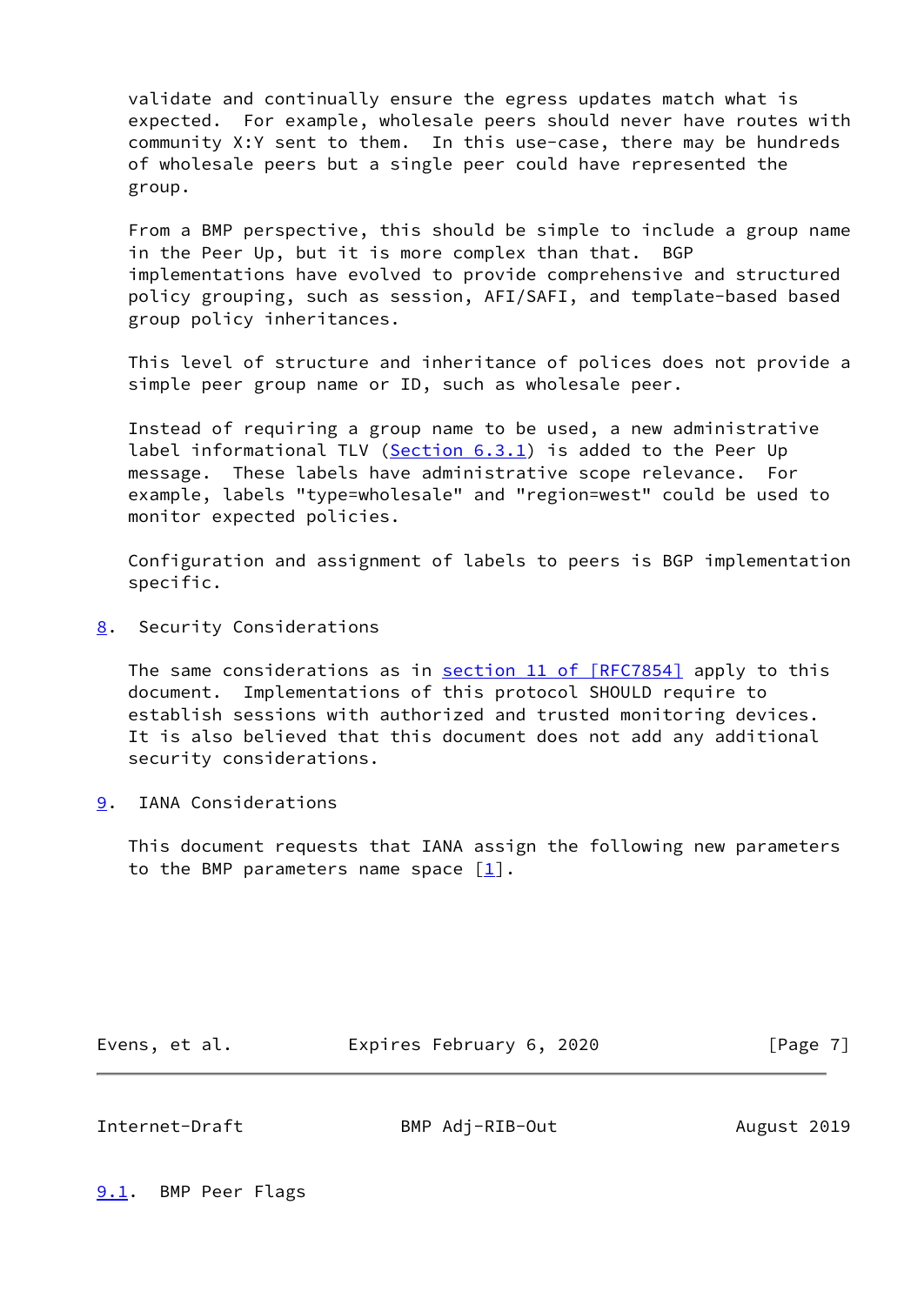This document defines the following per-peer header flags [\(Section 4](#page-3-1)):

 o Flag 3 as O flag: The O flag indicates Adj-RIB-In if set to 0 and Adj-RIB-Out if set to 1.

<span id="page-8-0"></span>[9.2](#page-8-0). BMP Statistics Types

 This document defines four statistic types for statistics reporting [\(Section 6.2](#page-5-2)):

- o Stat Type = 14: (64-bit Gauge) Number of routes in Adj-RIBs-Out Pre-Policy.
- o Stat Type = 15: (64-bit Gauge) Number of routes in Adj-RIBs-Out Post-Policy.
- o Stat Type = 16: Number of routes in per-AFI/SAFI Adj-RIB-Out Pre- Policy. The value is structured as: 2-byte Address Family Identifier (AFI), 1-byte Subsequent Address Family Identifier (SAFI), followed by a 64-bit Gauge.
- o Stat Type = 17: Number of routes in per-AFI/SAFI Adj-RIB-Out Post- Policy. The value is structured as: 2-byte Address Family Identifier (AFI), 1-byte Subsequent Address Family Identifier (SAFI), followed by a 64-bit Gauge.

<span id="page-8-1"></span>[9.3](#page-8-1). Peer Up Information TLV

 This document defines the following BMP Peer Up Information TLV types [\(Section 6.3.1](#page-6-1)):

 o Type = 4: Admin Label. The Information field contains a free-form UTF-8 string whose byte length is given by the Information Length field. The value is administratively assigned. There is no requirement to terminate the string with null or any other character.

 Multiple admin labels can be included in the Peer Up notification. When multiple admin labels are included the BMP receiver MUST preserve their order.

The TLV is optional.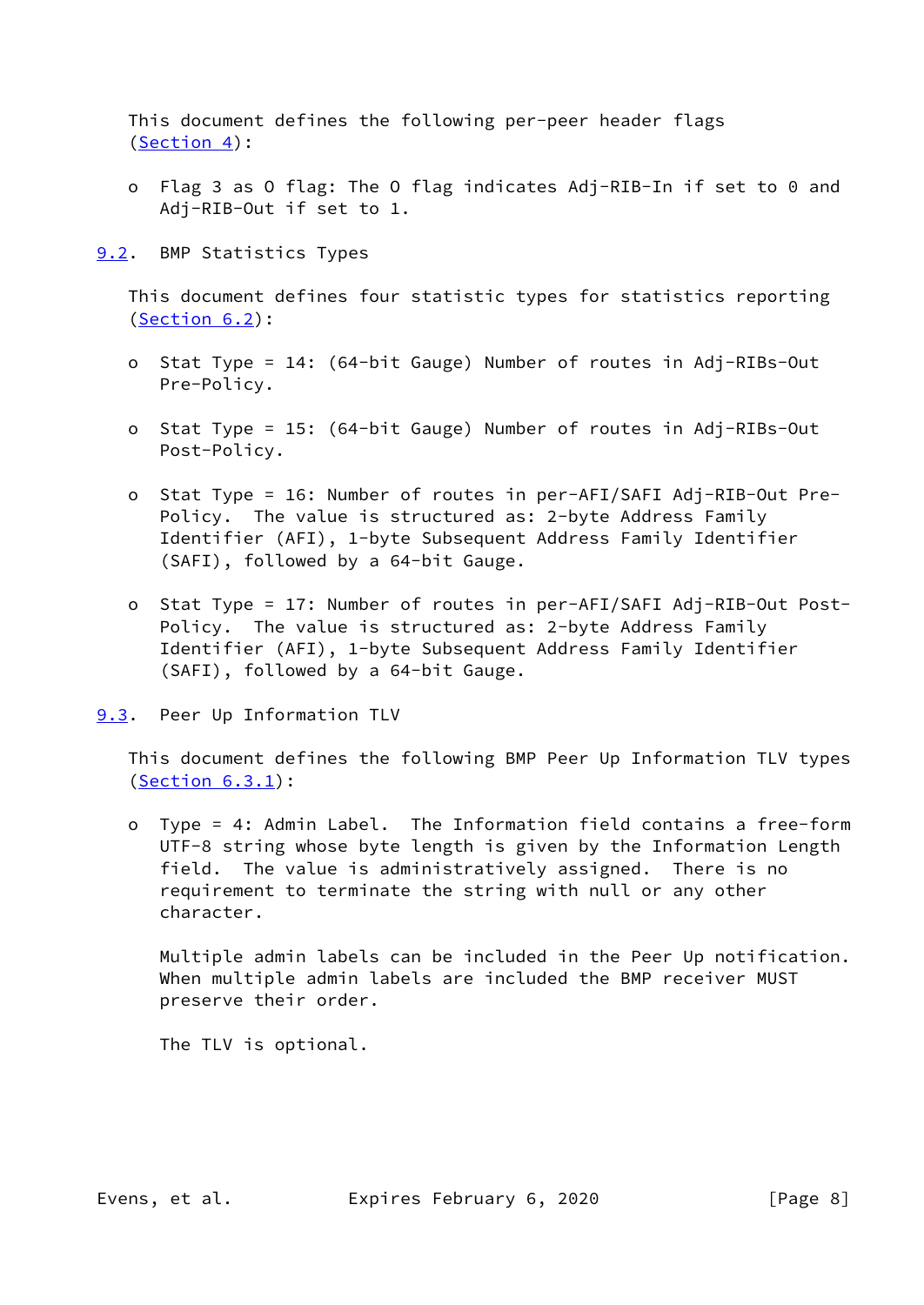<span id="page-9-1"></span>

Internet-Draft BMP Adj-RIB-Out August 2019

- <span id="page-9-0"></span>[10.](#page-9-0) References
- <span id="page-9-2"></span>[10.1](#page-9-2). Normative References
	- [RFC2119] Bradner, S., "Key words for use in RFCs to Indicate Requirement Levels", [BCP 14](https://datatracker.ietf.org/doc/pdf/bcp14), [RFC 2119](https://datatracker.ietf.org/doc/pdf/rfc2119), DOI 10.17487/RFC2119, March 1997, <[https://www.rfc-editor.org/info/rfc2119>](https://www.rfc-editor.org/info/rfc2119).
	- [RFC4271] Rekhter, Y., Ed., Li, T., Ed., and S. Hares, Ed., "A Border Gateway Protocol 4 (BGP-4)", [RFC 4271,](https://datatracker.ietf.org/doc/pdf/rfc4271) DOI 10.17487/RFC4271, January 2006, <[https://www.rfc-editor.org/info/rfc4271>](https://www.rfc-editor.org/info/rfc4271).
	- [RFC7854] Scudder, J., Ed., Fernando, R., and S. Stuart, "BGP Monitoring Protocol (BMP)", [RFC 7854,](https://datatracker.ietf.org/doc/pdf/rfc7854) DOI 10.17487/RFC7854, June 2016, <[https://www.rfc-editor.org/info/rfc7854>](https://www.rfc-editor.org/info/rfc7854).
	- [RFC8174] Leiba, B., "Ambiguity of Uppercase vs Lowercase in [RFC](https://datatracker.ietf.org/doc/pdf/rfc2119) [2119](https://datatracker.ietf.org/doc/pdf/rfc2119) Key Words", [BCP 14](https://datatracker.ietf.org/doc/pdf/bcp14), [RFC 8174,](https://datatracker.ietf.org/doc/pdf/rfc8174) DOI 10.17487/RFC8174, May 2017, [<https://www.rfc-editor.org/info/rfc8174](https://www.rfc-editor.org/info/rfc8174)>.
- <span id="page-9-4"></span><span id="page-9-3"></span>[10.2](#page-9-3). URIs
	- [1] [https://www.iana.org/assignments/bmp-parameters/bmp](https://www.iana.org/assignments/bmp-parameters/bmp-parameters.xhtml) [parameters.xhtml](https://www.iana.org/assignments/bmp-parameters/bmp-parameters.xhtml)

Acknowledgements

 The authors would like to thank John Scudder and Mukul Srivastava for their valuable input.

Contributors

 Manish Bhardwaj Cisco Systems 3700 Cisco Way San Jose, CA 95134 USA

Email: manbhard@cisco.com

 Xianyuzheng Tencent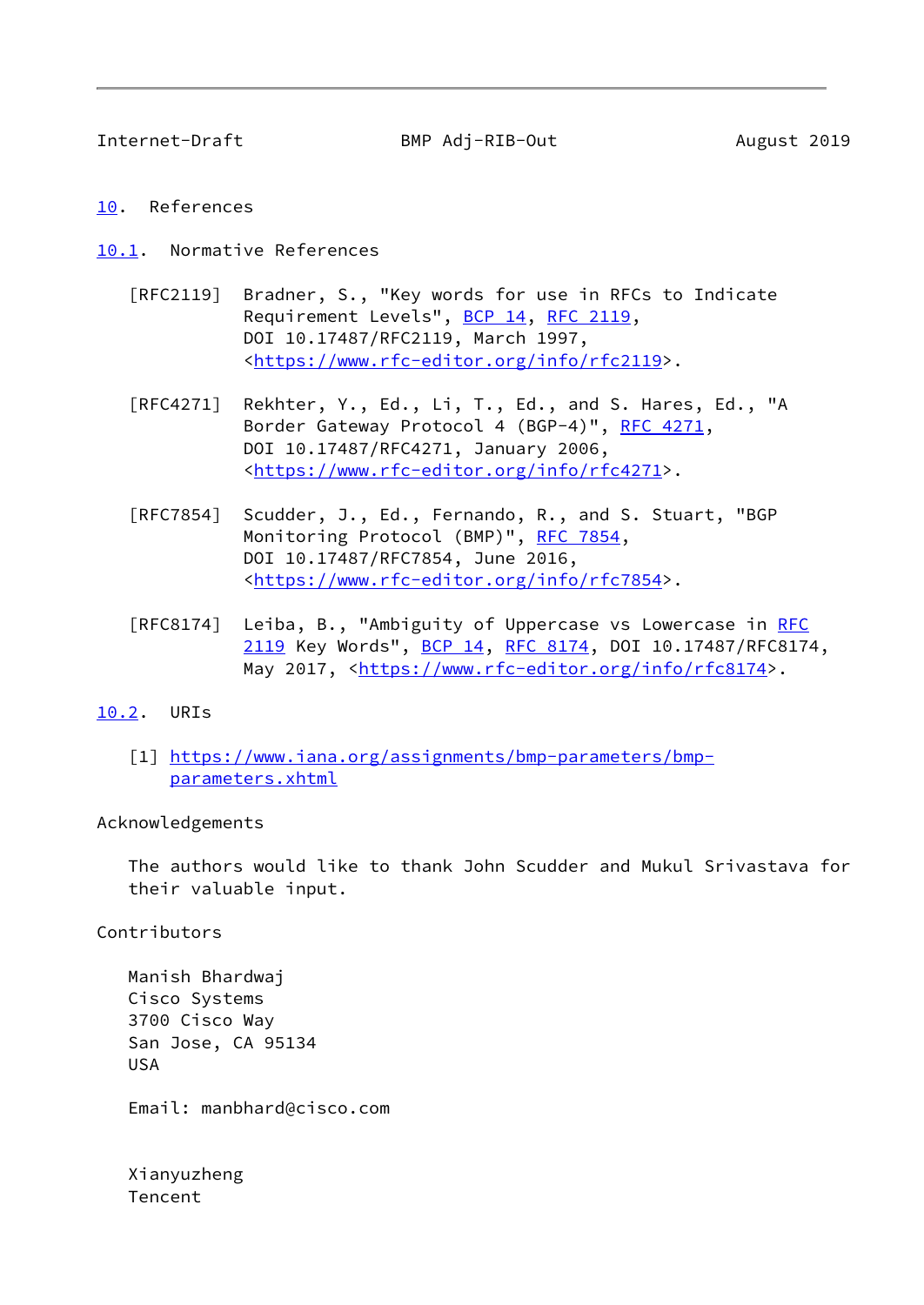Tencent Building, Kejizhongyi Avenue, Hi-techPark, Nanshan District,Shenzhen 518057, P.R.China

<span id="page-10-0"></span>

|                  | Evens, et al.                                                                     | Expires February 6, 2020                                                                           | [Page 9]    |
|------------------|-----------------------------------------------------------------------------------|----------------------------------------------------------------------------------------------------|-------------|
|                  | Internet-Draft                                                                    | BMP Adj-RIB-Out                                                                                    | August 2019 |
| Weiguo           | Tencent                                                                           | Tencent Building, Kejizhongyi Avenue,<br>Hi-techPark, Nanshan District, Shenzhen 518057, P.R.China |             |
| H <sub>3</sub> C | Shugang cheng                                                                     |                                                                                                    |             |
|                  | Authors' Addresses                                                                |                                                                                                    |             |
| <b>USA</b>       | Tim Evens<br>Cisco Systems<br>2901 Third Avenue, Suite 600<br>Seattle, WA 98121   |                                                                                                    |             |
|                  | Email: tievens@cisco.com                                                          |                                                                                                    |             |
| <b>USA</b>       | Serpil Bayraktar<br>Cisco Systems<br>3700 Cisco Way<br>San Jose, CA 95134         |                                                                                                    |             |
|                  | Email: serpil@cisco.com                                                           |                                                                                                    |             |
| <b>NL</b>        | Paolo Lucente<br>NTT Communications<br>Siriusdreef 70-72<br>Hoofddorp, WT<br>2132 |                                                                                                    |             |
|                  | Email: paolo@ntt.net                                                              |                                                                                                    |             |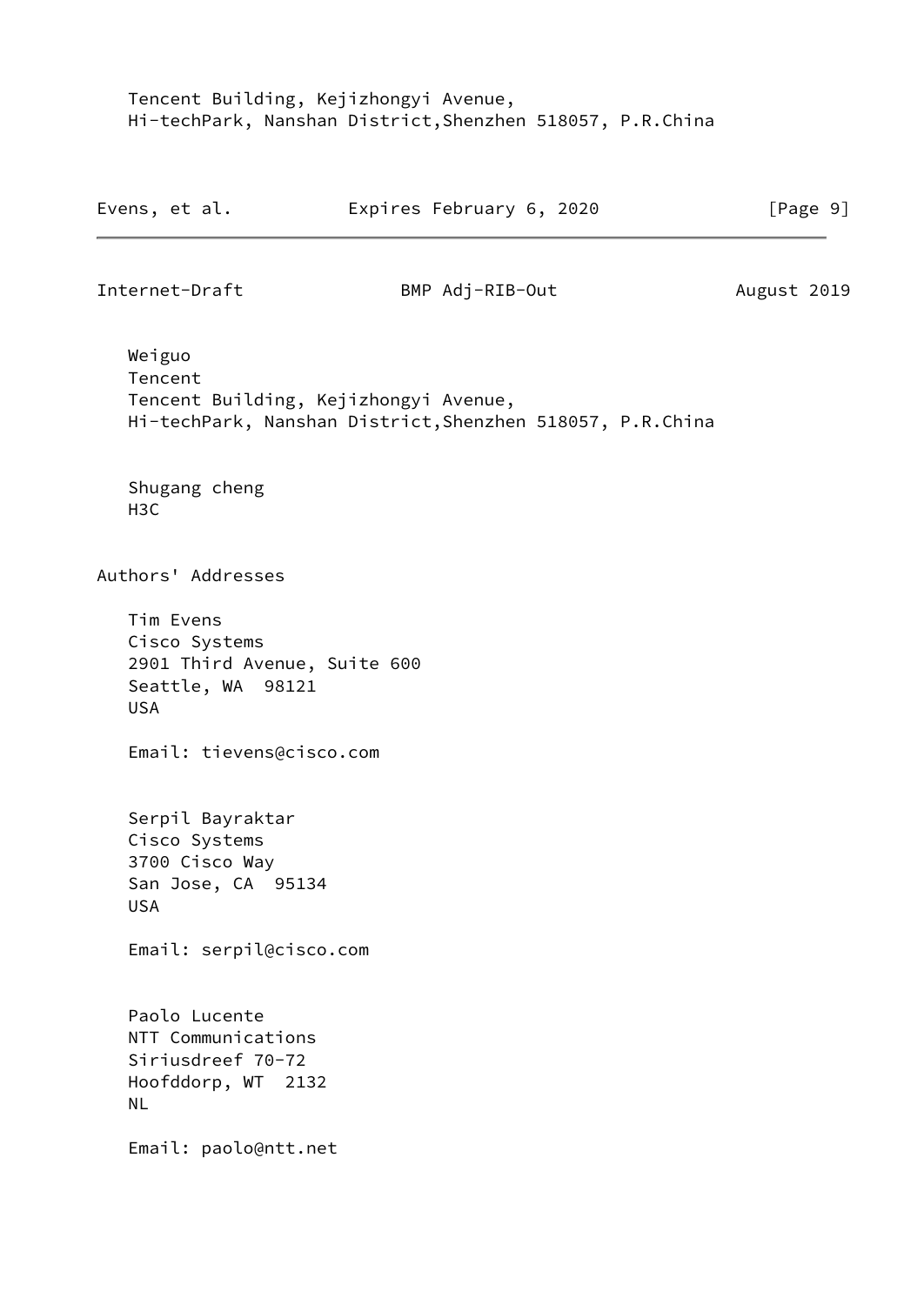Penghui Mi Tencent Tengyun Building,Tower A ,No. 397 Tianlin Road Shanghai 200233 China

Email: kevinmi@tencent.com

| Evens, et al. | Expires February 6, 2020 | [Page 10] |
|---------------|--------------------------|-----------|
|---------------|--------------------------|-----------|

Internet-Draft BMP Adj-RIB-Out August 2019

 Shunwan Zhuang Huawei Huawei Bld., No.156 Beiqing Rd. Beijing 100095 China

Email: zhuangshunwan@huawei.com